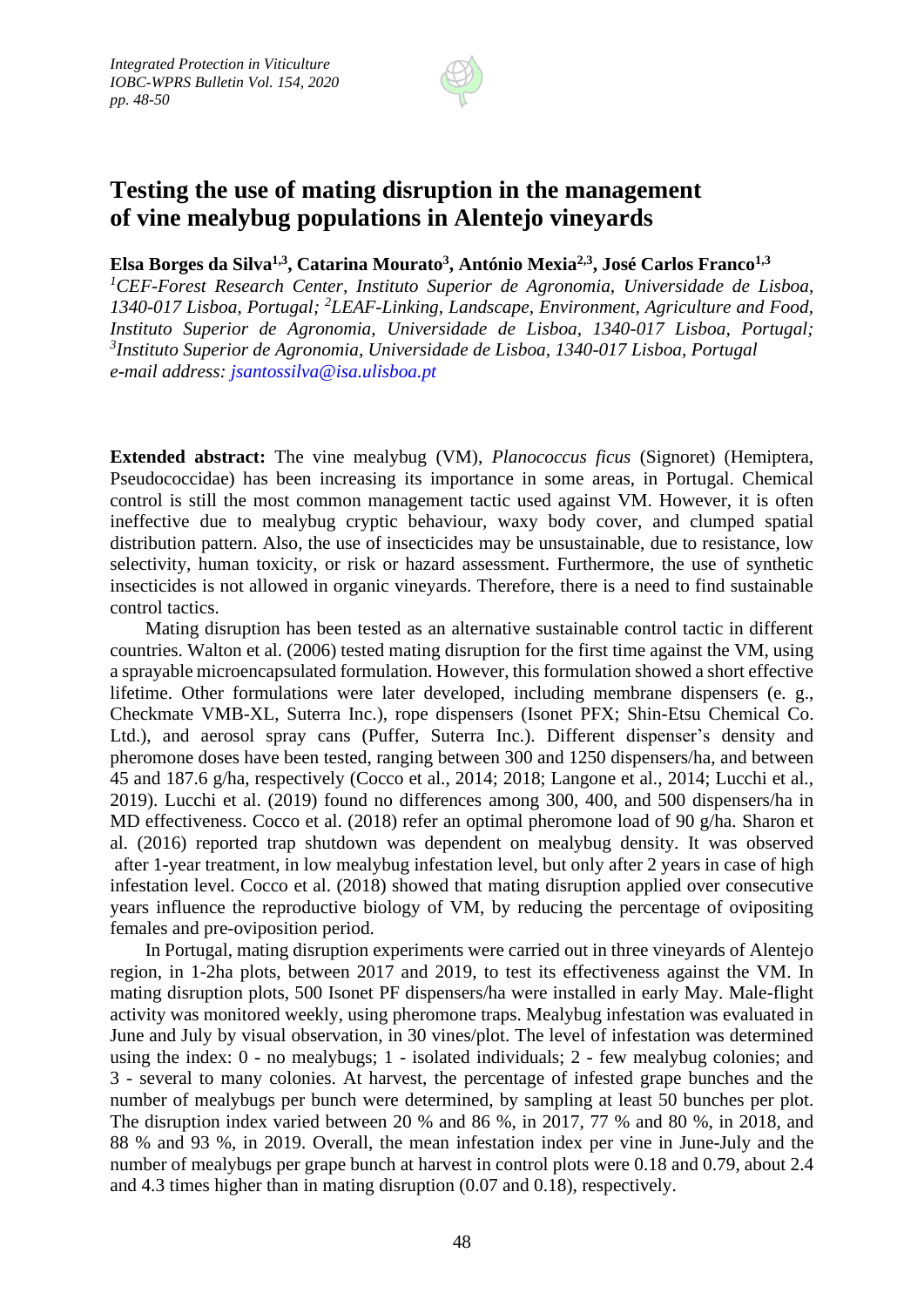Different aspects should be taken in consideration in future research to improve the effectiveness of mating disruption in the control of VM:

- 1) the existence of different VM pherotypes (Kol-Maimon et al., 2010) may affect the effectiveness of mating disruption in some VM populations;
- 2) the kairomonal effect of the VM sex pheromone on the parasitoid *Anagyrus vladimiri*  Triapitsyn (= *Anagyrus* sp. near *pseudococci*) (Franco et al., 2008, 2011) may enhance biological control in mating disruption plots;
- 3) the MD mechanism (Miller & Gut, 2015) should be clarified;
- 4) dual purpose mating disruption dispensers (*Lobesia botrana* and VM) (Baba et al., 2019) and aerosol devices (Benelli et al., 2019) may contribute to improve cost effectiveness of mating disruption for the VM.

**Key words:** *Planococcus ficus,* mealybugs, grapevine, pheromones, IPM

## **Acknowledgements**

Thanks are due to Francisco Mata, António Mau, João Maria Correia, Filipe Perdiz, Hugo Pardal, André Pilirito and Andreia Ribeiro from ATEVA, for the help in the selection of the experimental plots, application of mating disruption dispensers, and field monitoring; to João Correia, Miguel Feijão, and Nuno Bicó for allowing us to conduct the experiments in their farms; to Vera Zina, André Garcia, and Mauricio Bigolin, for the help in field sampling; to Biosani and Shin-Etsu, for providing the pheromone dispensers used in the experiments. This research was supported by KKL-JNF Israel (2015-2017), program PDR2020-1.0.1-FEADER-03200 (partnership 82/164) "Grupo Operacional IntenSusVITI, Intensificação sustentável da vitivinicultura através da poda mecânica," and national funds provided by the Fundação para a Ciência e Tecnologia including R&D Unit's projects UID/AGR/00239/2013, UID/AGR/04129/2013, UID/AGR/00239/2019 and UID/AGR/04129/2019.

## **References**

- Baba, A., Ohno, E., Hojo, T., Saguchi, R. and Kinsho, T. 2019. Development of the dual purpose mating disruption dispenser to control both the European grapevine moth, *Lobesia botrana*, and the vine mealybug, *Planococcus ficus*, in vineyards. Joint Meeting of the IOBC-WPRS Working Groups "Pheromones and other semiochemicals in integrated production" and "Integrated Protection of Fruit Crops", Lisbon, 20-25 January 2019 (Abstract proceedings): 176.
- Benelli, G., Lucchi, A., Thomson, D. and Ioriatti, C. 2019. Sex pheromone aerosol devices for mating disruption: challenges for a brighter future. Insects 10: 308.
- Cocco, A., Lentini, A. and Serra, G. 2014. Mating disruption of *Planococcus ficus* (Hemiptera: Pseudococcidae) in vineyards using reservoir pheromone dispensers. J. Insect Sci. 14: 1-8.
- Cocco, A., Muscas, E., Mura, A., Iodice, A., Savino, F. and Lentini, A. 2018. Influence of mating disruption on the reproductive biology of the vine mealybug, *Planococcus ficus* (Hemiptera: Pseudococcidae), under field conditions. Pest Manag. Sci. 74: 2806-2816.
- Franco, J. C., Silva, E. B., Cortegano, E., Campos, L., Branco, M., Zada, A. and Mendel, Z. 2008. Kairomonal response of the parasitoid *Anagyrus* spec. nov. near *pseudococci* to the sex pheromone of the vine mealybug. Entomol. Exp. Appl. 126: 122-130.